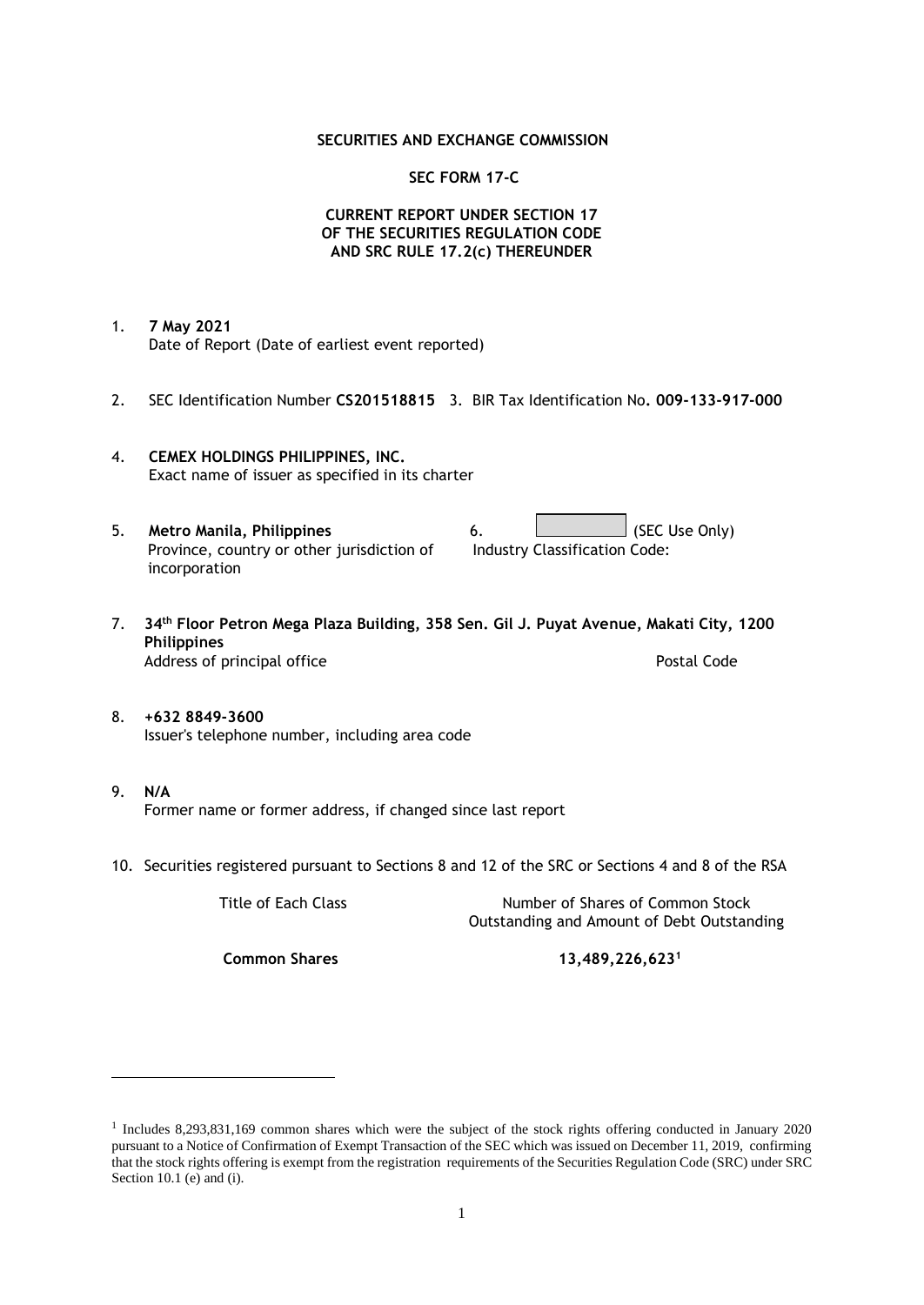11. Indicate the item numbers reported herein: **Item 9 - Other Events**

**CEMEX HOLDING PHILIPPINES, INC. ("CHP") reports on the use of proceeds realized from the Stock Rights Offering (SRO) of 8,293,831,169 common shares of CHP that was conducted in**  Based on the Offer Price of £1.54 per share, the total proceeds from the SRO **amounted to P12,772,500,000.26.** 

**The following costs and expenses were disbursed/charged today against the SRO proceeds:**

| USE OF PROCEEDS/PURPOSE                                                                     | <b>AMOUNT</b> (in<br>Pesos) |
|---------------------------------------------------------------------------------------------|-----------------------------|
| Costs and expenses associated with the SOLID Cement plant<br>expansion project <sup>1</sup> | 100,682,681.36              |

<sup>1</sup>*Funded through advances made by CHP to Solid Cement Corporation ("SOLID") under the Revolving Master Loan Facility Agreement dated 3 March 2020 entered into between CHP, as lender, and SOLID, as borrower*

# **SIGNATURES**

Pursuant to the requirements of the Securities Regulation Code, the issuer has duly caused this report to be signed on its behalf by the undersigned hereunto duly authorized.

**CEMEX HOLDINGS PHILIPPINES, INC. 7 May 2021 Issuer Community Community Community** Community Community Community Community Community Community Community Comm

 **Jannette Virata Sevilla** ser - **Compliance Officer**